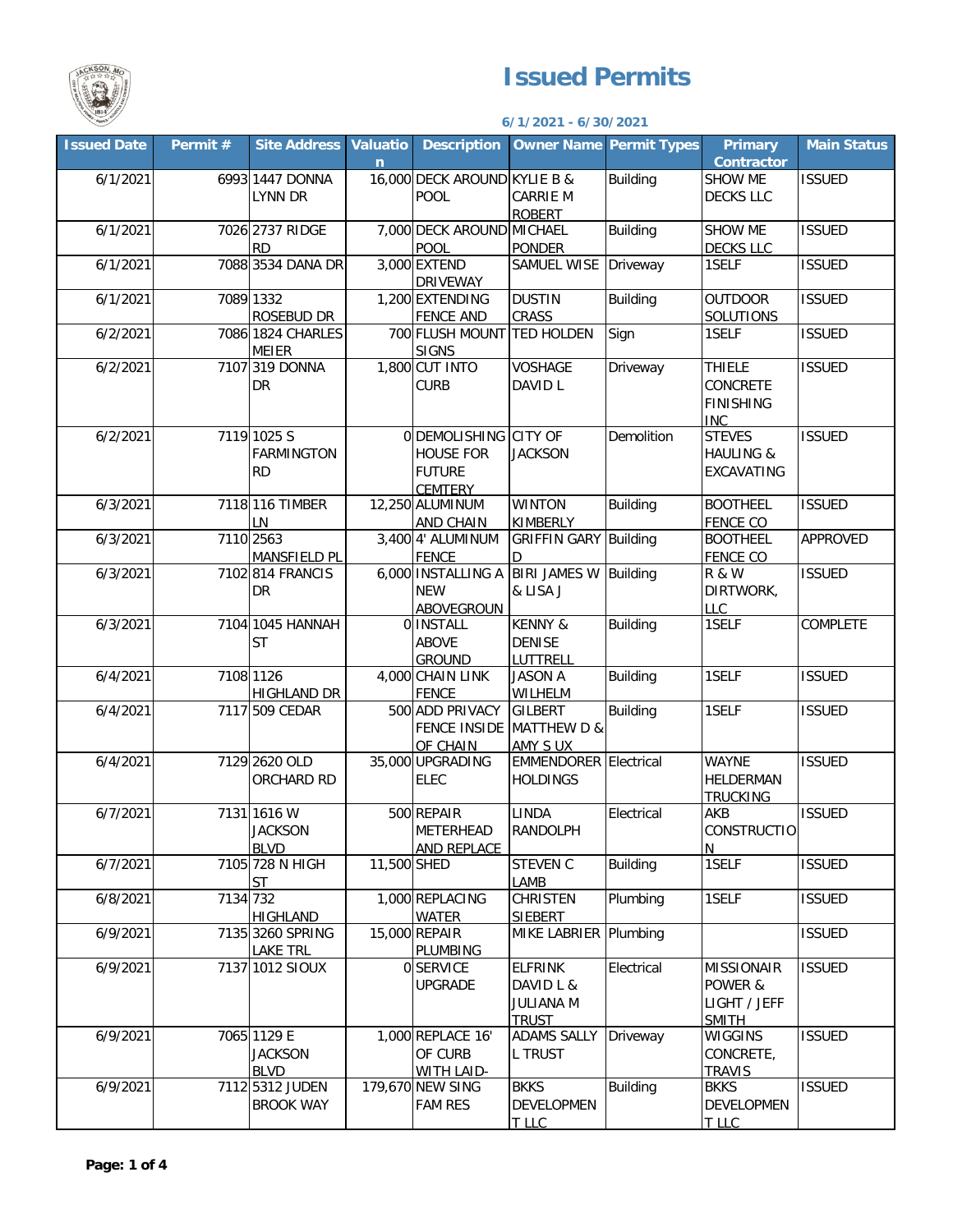| 6/10/2021 | 7125 718 AMANDA                  |               | 2,000 DECK                        | <b>KESTER PAUL Building</b>  |                 | 1SELF                            | <b>ISSUED</b> |
|-----------|----------------------------------|---------------|-----------------------------------|------------------------------|-----------------|----------------------------------|---------------|
|           | <b>ST</b>                        |               |                                   | T II & HILARY                |                 |                                  |               |
|           |                                  |               |                                   | L ET UX                      |                 |                                  |               |
| 6/10/2021 | 7082 2681 E                      |               | 0 REQUEST FOR TRIPLE              |                              | Conditional     |                                  | COMPLETE      |
|           | <b>JACKSON</b>                   |               | A SPECIAL                         | <b>DIAMOND</b>               | Use             |                                  |               |
|           | <b>BLVD</b>                      |               | <b>USE PERMIT</b>                 | <b>INVESTMENTS</b>           |                 |                                  |               |
| 6/10/2021 | 6747 1900 LEE AVE                | 2,100,000 NEW | FOR A 100 SQ. LLC                 | <b>HAMLET</b>                | <b>Building</b> | THE COLLIN                       | <b>ISSUED</b> |
|           |                                  |               | <b>WAREHOUSE</b>                  | <b>GROUP, LLC</b>            |                 | MCCLANAHAN                       |               |
|           |                                  |               | <b>ADDITION</b>                   |                              |                 | CO                               |               |
| 6/10/2021 | 7139 0 VERA                      |               | 41,254 PICKLE BALL                | <b>CITY OF</b>               | <b>Building</b> | PAVING PROS                      | <b>ISSUED</b> |
|           | WAGNER                           |               | <b>COURT</b>                      | <b>JACKSON</b>               |                 | LLC                              |               |
| 6/11/2021 | 7122 2510<br><b>MANSFIELD PL</b> |               | 1,500 DEMO DECK<br>AND REPLACE    | HAYES SHAWN Building         |                 | 1SELF                            | <b>ISSUED</b> |
| 6/11/2021 | 7124 1220                        |               | 85,000 INGROUND                   | SCOTT                        | <b>Building</b> | <b>FARMERS</b>                   | <b>ISSUED</b> |
|           | <b>BROADRIDGE</b>                |               | <b>POOL</b>                       | <b>KERNAN</b>                |                 | POOL & SPA,                      |               |
|           | <b>DR</b>                        |               |                                   |                              |                 | <b>LLC</b>                       |               |
| 6/14/2021 | 7116 2503                        |               | 139,260 NEW SING                  | <b>DENNIS</b>                | <b>Building</b> | <b>DOWD</b>                      | <b>ISSUED</b> |
|           | CORTLAND DR                      |               | <b>FAM RES</b>                    | <b>SHEMWELL</b>              |                 | <b>COMPANYS</b>                  |               |
| 6/14/2021 | 6963 1025                        |               | 5,000 CONCRETE                    | <b>BRYAN</b>                 | <b>Building</b> | LLC<br>1SELF                     | <b>ISSUED</b> |
|           | CAROLYN DR                       |               | <b>SLAB</b>                       | YAMNITZ                      |                 |                                  |               |
| 6/14/2021 | 7013 1415                        |               | 4.914 NEW PATIO 10 KATHY WELLS    |                              | <b>Building</b> | <b>THIELE</b>                    | <b>ISSUED</b> |
|           | PRIMROSE LN                      |               | X 17 & 22 X 26                    |                              |                 | CONCRETE                         |               |
|           |                                  |               |                                   |                              |                 | <b>FINISHING</b>                 |               |
| 6/14/2021 | 7087 3072 PRAIRIE                |               | 7,200 BLACK CHIAN                 | <b>JOSHUA ROE</b>            | <b>Building</b> | <b>INC</b><br>UFO FENCING ISSUED |               |
|           | <b>VIEW TRL</b>                  |               | LINK 1' OFF                       |                              |                 |                                  |               |
| 6/15/2021 | 7127 1646 KIMBEL                 |               | 0 EXTEND                          | LAWRENCE                     | Driveway        | <b>KEVIN GROSS</b>               | <b>ISSUED</b> |
|           | LN                               |               | <b>DRIVEWAY</b>                   | <b>SMITH</b>                 |                 | <b>CONSTRUCTIO</b>               |               |
|           |                                  |               |                                   |                              |                 | N                                |               |
| 6/15/2021 | 7128 1709                        |               | 5,000 EXTEND                      | <b>STOVERINK</b>             | Driveway        | <b>KEVIN GROSS ISSUED</b>        |               |
|           | <b>DEERWOOD</b>                  |               | <b>DRIVEWAY</b>                   | <b>THOMAS F &amp;</b>        |                 | CONSTRUCTIO                      |               |
|           | DR E                             |               |                                   | <b>LAURA E</b>               |                 | N                                |               |
| 6/15/2021 | 7144 1737                        |               | OFENCE AND                        | SMITH UX<br><b>DONNA</b>     | <b>Building</b> | J & M                            | <b>ISSUED</b> |
|           | <b>VOYAGER CT</b>                |               | <b>STAIRS ON</b>                  | <b>ASENDORF</b>              |                 | <b>CONSTRUCTIO</b>               |               |
|           |                                  |               | <b>DECK</b>                       |                              |                 | N                                |               |
| 6/15/2021 | 7150 802 JACKSON                 |               | 1,900 ELECTRIC                    | <b>BODENSCHAT</b> Electrical |                 | <b>RILEY POWER ISSUED</b>        |               |
|           | TRAIL                            |               | <b>SERVICE</b>                    | <b>Z LEONARD H</b>           |                 | AND LIGHT                        |               |
|           |                                  |               | <b>UPGRADE</b>                    | & MARILENE J                 |                 |                                  |               |
| 6/15/2021 | 7151 1017                        |               | 12,000 SEWER                      | <b>GIBBS SCOTT</b>           | Plumbing        | <b>BONNEY</b>                    | COMPLETE      |
|           | <b>WOODLAND</b>                  |               | <b>REPAIR</b>                     | R & BARBARA                  |                 | SEPTIC TANK                      |               |
|           | <b>DR</b>                        |               | <b>INSIDE AND</b>                 | C ET UX                      |                 | <b>PUMPING &amp;</b>             |               |
|           |                                  |               | <b>OUTSIDE OF</b>                 |                              |                 | <b>CHIMNEY</b>                   |               |
|           |                                  |               | <b>HOUSE</b>                      |                              |                 | SWEEP                            |               |
|           |                                  |               |                                   |                              |                 | <b>SERVICE</b>                   |               |
| 6/16/2021 | 3522 MCKENDREE                   |               | 0 GRADING FOR MASTERCRAFT Grading |                              |                 | <b>SEMO</b>                      | <b>ISSUED</b> |
|           | CROSSING                         |               | <b>SUBDIVISION</b>                | <b>DEVELOPMEN</b>            |                 | CONTRACTOR                       |               |
|           | SUBD PHASE 1                     |               |                                   | T LLC                        |                 | S LLC                            |               |
| 6/16/2021 | 7132 509 NELLIE ST               |               | 0 EXTEND                          | <b>BRISTOW</b>               | Driveway        | 1SELF                            | <b>ISSUED</b> |
|           |                                  |               | GRAVEL                            | <b>KAREN</b>                 |                 |                                  |               |
| 6/17/2021 | 7123 2820 JACKSON                | 2,915         |                                   | R HETZEL                     | Sign            | COAST TO                         | <b>ISSUED</b> |
|           | <b>BLVD E</b>                    |               |                                   | <b>PROPERTIES</b>            |                 | COAST SIGNS,                     |               |
|           |                                  |               |                                   | <b>LLC</b>                   |                 | <b>LLC</b>                       |               |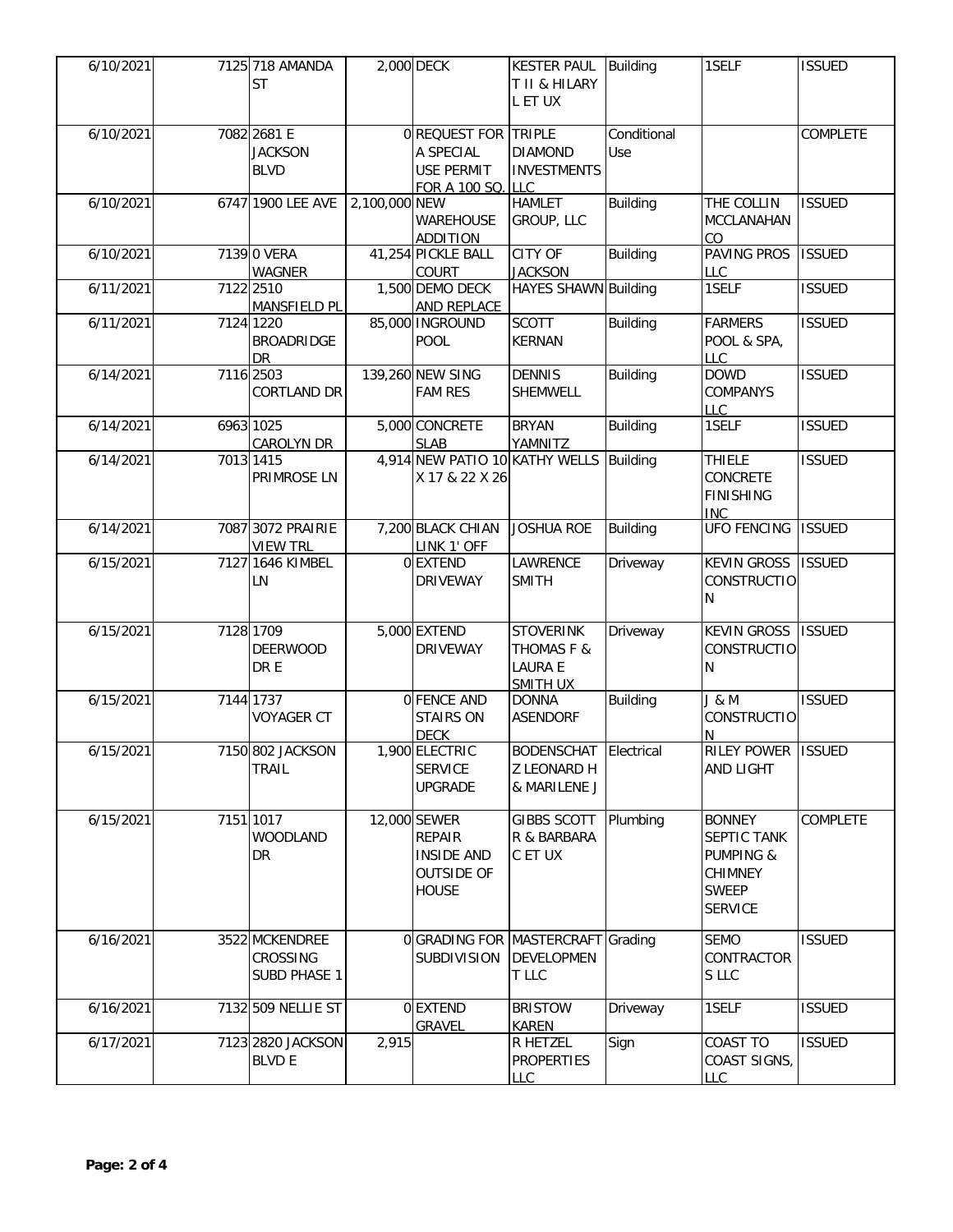| 6/17/2021 |          | 7126 2519 E<br><b>JACKSON</b><br><b>BLVD</b> |            | 1,000 NEW SIGN                                            | <b>GOLDEN RULE Sign</b><br><b>INSURANCE</b><br><b>AGENCY</b> |                    | <b>RENAUD</b><br>CARPENTRY<br><b>LLC</b>                                 | <b>ISSUED</b> |
|-----------|----------|----------------------------------------------|------------|-----------------------------------------------------------|--------------------------------------------------------------|--------------------|--------------------------------------------------------------------------|---------------|
| 6/17/2021 |          | 7121 2480 E MAIN<br>ST STE D                 | 5,450 SIGN |                                                           | <b>VAIL VALLEY</b><br><b>PARTNERS LLC</b>                    | Sign               | COAST TO<br>COAST SIGNS,<br><b>LLC</b>                                   | <b>ISSUED</b> |
| 6/17/2021 |          | 7021 2681 E MAIN<br><b>ST</b>                |            | 8,468 ILLUMINATED<br><b>SIGN</b>                          | <b>JEFF BAER</b>                                             | <b>Building</b>    | <b>COAST TO</b><br>COAST SIGNS,<br><b>LLC</b>                            | <b>ISSUED</b> |
| 6/17/2021 |          | 7138 922 GERALD<br><b>ST</b>                 | 2,200 NEW  | <b>DRIVEWAY</b><br><b>AND</b>                             | <b>GERALD</b><br><b>SIEVERS</b>                              | Driveway           | <b>WIGGINS</b><br>CONCRETE,<br><b>TRAVIS</b>                             | <b>ISSUED</b> |
| 6/17/2021 |          | 7141 1553<br><b>ENTERPRISE</b>               |            | 2,100 BLACK CHAIN<br><b>LINK FENCE</b>                    | <b>LYNNE S</b><br><b>HAMPTON</b>                             | Building           |                                                                          | <b>ISSUED</b> |
| 6/18/2021 |          | 7157 1131<br><b>WOODLAND</b><br><b>DR</b>    |            | 500 UPDATING<br><b>METER BASE</b>                         | <b>BUTTRY</b><br><b>GREGORY R &amp;</b><br><b>TONYAL</b>     | Electrical         | MSI ELECTRIC ISSUED<br><b>INC</b>                                        |               |
| 6/21/2021 |          | 7146 2029 OTTO<br>DR                         |            | 5,000 CHAIN LINK<br>FENCE INSIDE BOLLINGER                | <b>JERAMEY</b>                                               | <b>Building</b>    | 1SELF                                                                    | <b>ISSUED</b> |
| 6/22/2021 |          | 7158 222 N<br><b>RUSSELL</b>                 |            | 30,000 ELEC AND<br>DEMO DUE TO PARTNERSHIP<br><b>FIRE</b> | <b>NLC</b>                                                   | Electrical         | HELDERMAN<br>ELECTRIC,<br>CLAYTON                                        | <b>ISSUED</b> |
| 6/22/2021 | 7167 610 | GREENSFERRY                                  |            | 5,000 SEWER LINE<br><b>REPAIR</b>                         | JON &<br><b>MELISSA</b><br>KRIDELBAUGH                       | Plumbing           | <b>DUTCH</b><br>ENTERPRISES,<br><b>INC</b>                               | <b>ISSUED</b> |
| 6/22/2021 |          | 7168 1903 E<br><b>JACKSON</b><br><b>BLVD</b> |            | 250 REPLACING<br><b>METER BOX</b>                         | <b>MAEVERS</b><br><b>INVESTMENTS</b><br><b>LLC</b>           | Electrical         | <b>DRURY</b><br>SOUTHWEST<br>SIGNS/<br><b>DRURY</b><br>SOUTHWEST<br>INC. | <b>ISSUED</b> |
| 6/22/2021 |          | 7169 1416<br><b>NORMANDY</b><br>LN           |            | 300 UPDATING<br><b>METER BASE</b>                         | <b>DEVENPRORT</b><br><b>MARK &amp; HILL</b><br>CRESCENT      | Electrical         | <b>DREYER</b><br><b>ELECTRIC CO</b><br>LLC                               | <b>ISSUED</b> |
| 6/23/2021 |          | 7147 1131 HANNAH<br><b>ST</b>                |            | 0 ABOVE<br><b>GROUND</b>                                  | <b>BRANDON</b><br><b>RICE</b>                                | <b>Building</b>    | 1SELF                                                                    | <b>ISSUED</b> |
| 6/23/2021 |          | 7190 LITZ PARK<br><b>VERA</b>                |            | 12,000 4 LIGHT<br>STANDARS &                              | <b>CITY OF</b><br><b>JACKSON</b>                             | Electrical         | <b>CITY OF</b><br><b>JACKSON</b>                                         | <b>ISSUED</b> |
| 6/24/2021 |          | 7160 881 CLARK ST                            |            | 3,000 FENCE                                               | <b>WILFONG</b><br><b>DONNA A</b>                             | <b>Building</b>    | 1SELF                                                                    | <b>ISSUED</b> |
| 6/24/2021 |          | 7172 2867 DIANA<br>DR                        |            | 0RELOCATE<br>WATER METER KAREN                            | <b>HITT JERRY &amp;</b>                                      | Excavating         | <b>CITY OF</b><br><b>JACKSON</b>                                         | <b>ISSUED</b> |
| 6/24/2021 |          | 7173 840 OTTO DR                             |            | 1,000 WATER LINE<br><b>REPAIR</b>                         | DEAN BRIAN & Plumbing<br><b>ROANNE</b>                       |                    | <b>OBERMANN</b><br><b>HEATING &amp;</b><br>PLUMBING LLC                  | <b>ISSUED</b> |
| 6/24/2021 |          | 7174 323 DAISY                               |            | 1,000 UPGRADE<br><b>ELECTRIC</b><br><b>SERVICE</b>        | <b>MEYER</b><br><b>ROBERT L &amp;</b><br>LORI S              | Electrical         | MSI ELECTRIC COMPLETE<br><b>INC</b>                                      |               |
| 6/24/2021 |          | 7142 127 W MAIN<br><b>ST</b>                 |            | 2,000 PERPENDICUL<br>AR SIGN                              | <b>JACOB LEE</b><br>LONG                                     | <b>Building</b>    | 1SELF                                                                    | <b>ISSUED</b> |
| 6/24/2021 | 7143 507 | <b>HARRISON DR</b>                           |            | 0 REQUEST FOR A & M<br>A 6' VARIANCE<br><b>FROM THE</b>   | <b>CONSTRUCTIO</b><br>N LLC                                  | Zoning<br>Variance |                                                                          | COMPLETE      |
| 6/24/2021 |          | 7136 1615 HOPE ST<br>S                       |            | 0 VARIANCE<br><b>FOR ABOVE</b>                            | <b>JUSTIN</b><br><b>JACKSON</b>                              | Zoning<br>Variance |                                                                          | COMPLETE      |